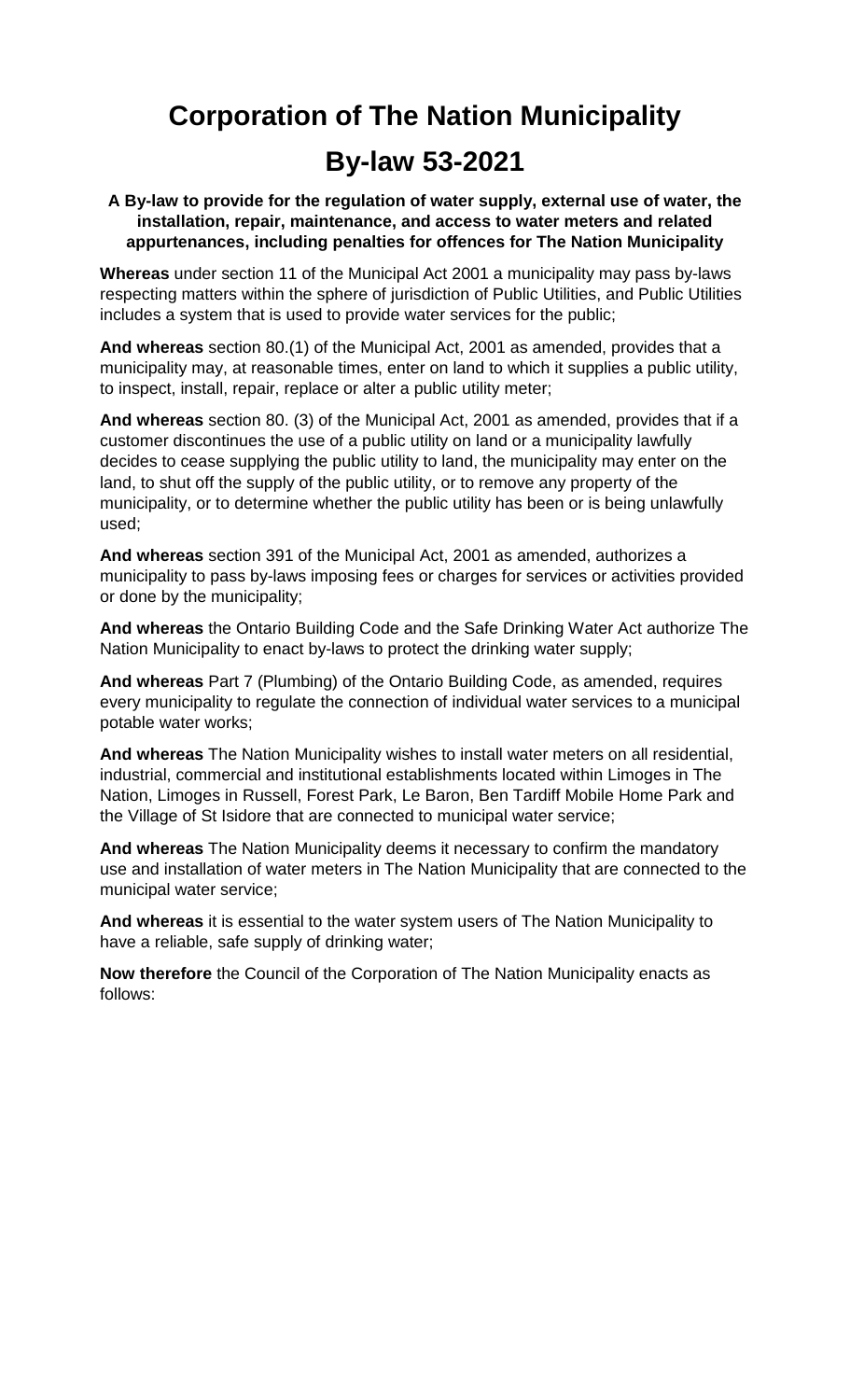## **Contents**

| 1.    |                                                                           |  |
|-------|---------------------------------------------------------------------------|--|
| 2.    |                                                                           |  |
| 2.1.  |                                                                           |  |
| 2.2.  |                                                                           |  |
| 2.3.  |                                                                           |  |
| 2.4.  |                                                                           |  |
| 2.5.  |                                                                           |  |
| 2.6.  |                                                                           |  |
| 2.7.  |                                                                           |  |
| 2.8.  |                                                                           |  |
| 2.9.  |                                                                           |  |
| 2.10. |                                                                           |  |
| 2.11. |                                                                           |  |
|       |                                                                           |  |
| 3.1.  |                                                                           |  |
| 3.2.  |                                                                           |  |
| 3.3.  |                                                                           |  |
| 3.4.  |                                                                           |  |
| 3.5.  |                                                                           |  |
| 3.6.  |                                                                           |  |
| 3.7.  |                                                                           |  |
| 3.8.  |                                                                           |  |
| 3.9.  |                                                                           |  |
| 3.10. |                                                                           |  |
| 4.    |                                                                           |  |
| 4.1.  |                                                                           |  |
| 4.2.  |                                                                           |  |
| 4.3.  |                                                                           |  |
| 4.4.  |                                                                           |  |
| 4.5.  |                                                                           |  |
| 4.6.  |                                                                           |  |
| 5.    | Water Meters, Water meter installation, repair, maintenance and access 10 |  |
| 6.    |                                                                           |  |
| 6.1.  |                                                                           |  |
| 6.2.  | Maintenance of service extension and private water main - Owner  12       |  |
| 6.3.  |                                                                           |  |
| 6.4.  |                                                                           |  |
| 6.5.  |                                                                           |  |
| 6.6.  |                                                                           |  |
| 6.7.  |                                                                           |  |
| 6.8.  |                                                                           |  |
| 6.9.  |                                                                           |  |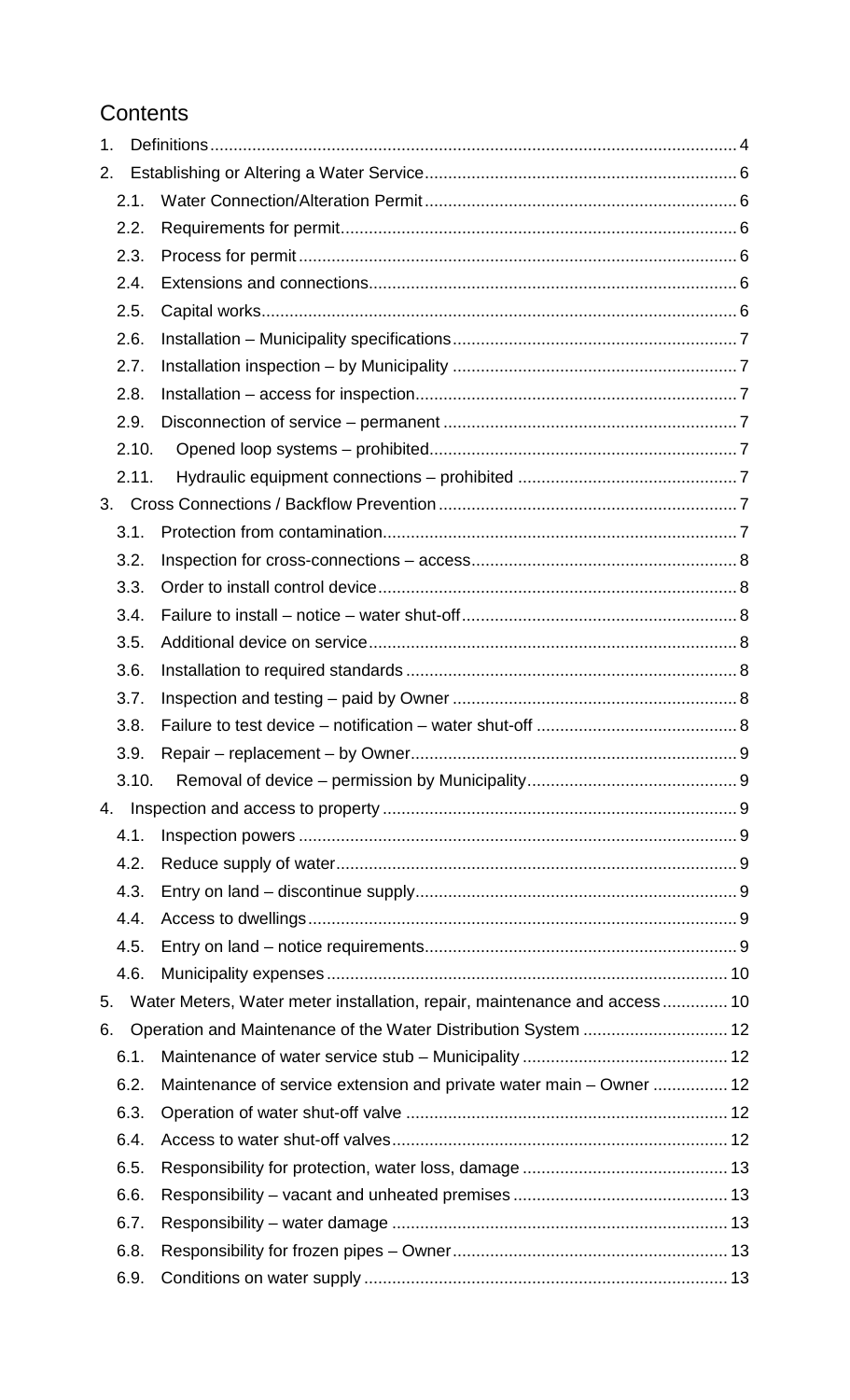| 6.10. |                                                                             |
|-------|-----------------------------------------------------------------------------|
| 6.11. |                                                                             |
| 6.12. |                                                                             |
| 6.13. |                                                                             |
| 6.14. |                                                                             |
| 7.    |                                                                             |
| 7.1.  | Regulations - external use of water - May 1st - September 30 every year  14 |
| 7.2.  |                                                                             |
| 8.    |                                                                             |
| 8.1.  |                                                                             |
| 8.2.  |                                                                             |
| 8.3.  |                                                                             |
| 8.4.  |                                                                             |
| 8.5.  |                                                                             |
| 8.6.  |                                                                             |
| 8.7.  |                                                                             |
| 9.    |                                                                             |
| 10.   |                                                                             |
|       |                                                                             |
|       |                                                                             |
|       |                                                                             |
|       |                                                                             |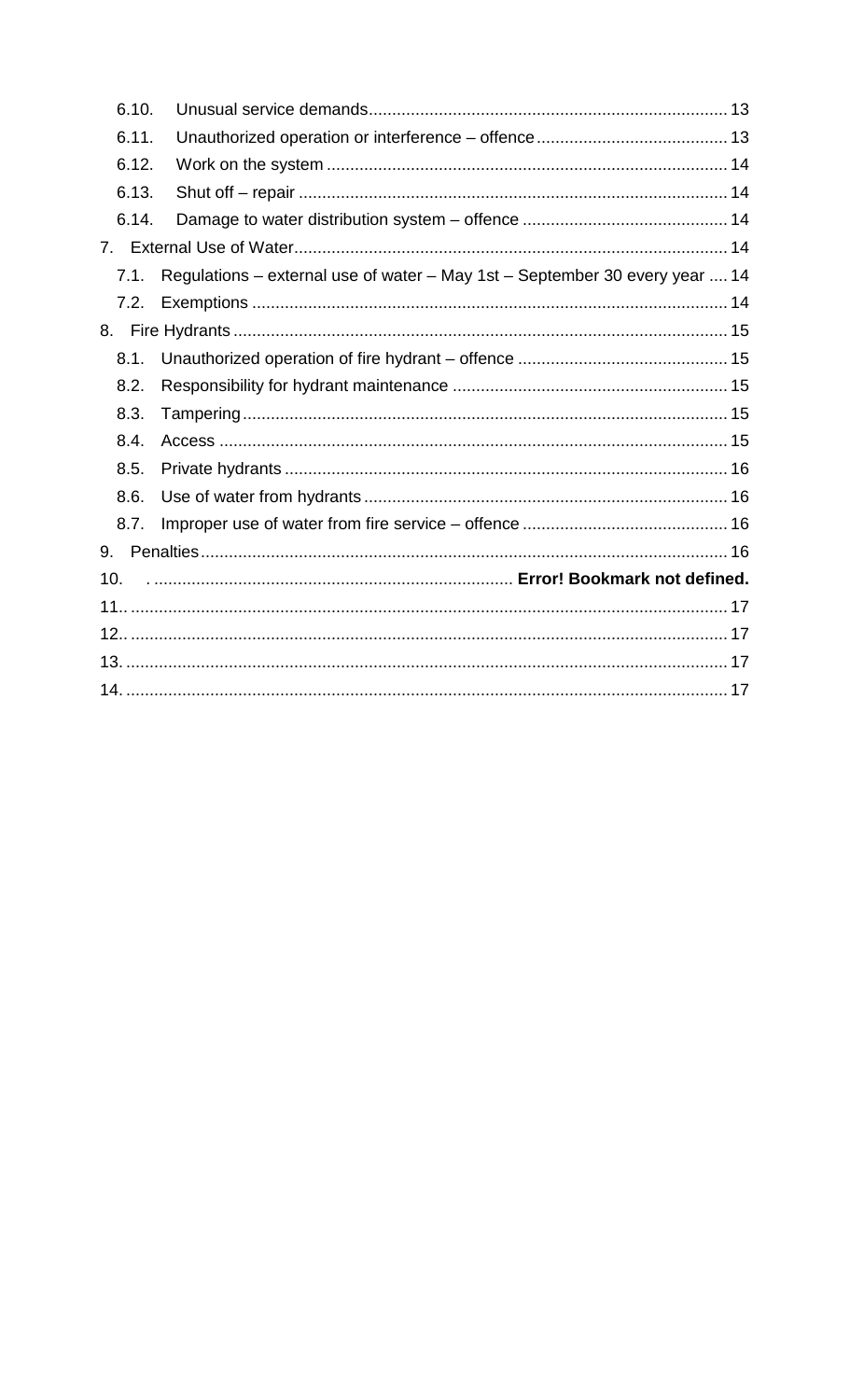## <span id="page-3-0"></span>**1. Definitions**

In this By-Law:

"**Building**" shall mean structure supplied with water by The Nation Municipality;

"**Contractor**" shall mean a person, partnership, or corporation who contracts to undertake the execution of work commissioned by the Owner or the Municipality to install or maintain water mains, water services, services, hydrants and other appurtenances;

**"Corporation"** shall mean the Corporation of The Nation Municipality;

**"Council"** shall mean the Council of the Corporation of The Nation Municipality

"**Cross connection**" shall mean any temporary, permanent or potential water connection that may allow backflow of contaminants, pollutants, infectious agents, other materials or substance that will change the water quality in the water distribution system and includes without limitation, swivel or changeover devices, removable sections, jumper connections and bypass arrangements;

**"Director of Water and Wastewater"** shall mean the Director of Water and Wastewater of the Corporation of The Nation Municipality;

"**Drinking water system**" has the same meaning as in the Safe Drinking Water Act, 2002 as amended from time to time;

"**Exemption permit**" shall mean approval by the Operating Authority authorizing the permit holder to water newly laid sod, grass seed or hydro seeded area in accordance with the terms and conditions set out in the permit;

"**External use of water**" shall mean the use of water for any purpose outside the walls of any building located at a municipal address;

"**Inspection**" shall mean,

- (a) an audit,
- (b) physical, visual or other examination,
- (c) survey,
- (d) test, or
- (e) inquiry;

**"Inspector"** Any designate of the operating authority (may include by law enforcement, building inspector)

"**In-service**" shall mean those parts of the water distribution system that have been approved by the Operating Authority for the provision of potable water and in which potable water is available for use;

"**Live tap**" shall mean a connection to the water distribution system that is in-service and in which isolation of a part or portion of the water distribution system cannot be undertaken;

"**Municipal Clerk**" shall mean the Municipal Clerk of the Corporation of The Nation Municipality;

"**Municipal easement**" shall mean an easement in favour of The Municipality;

**"Municipal Law Enforcement Officer"** shall mean a municipal enforcement officer appointed by the Council of The Nation Municipality;

"**Municipal right-of way**" shall mean a right-of-way in favour of the Municipality;

**"Municipality"** shall mean The Nation Municipality;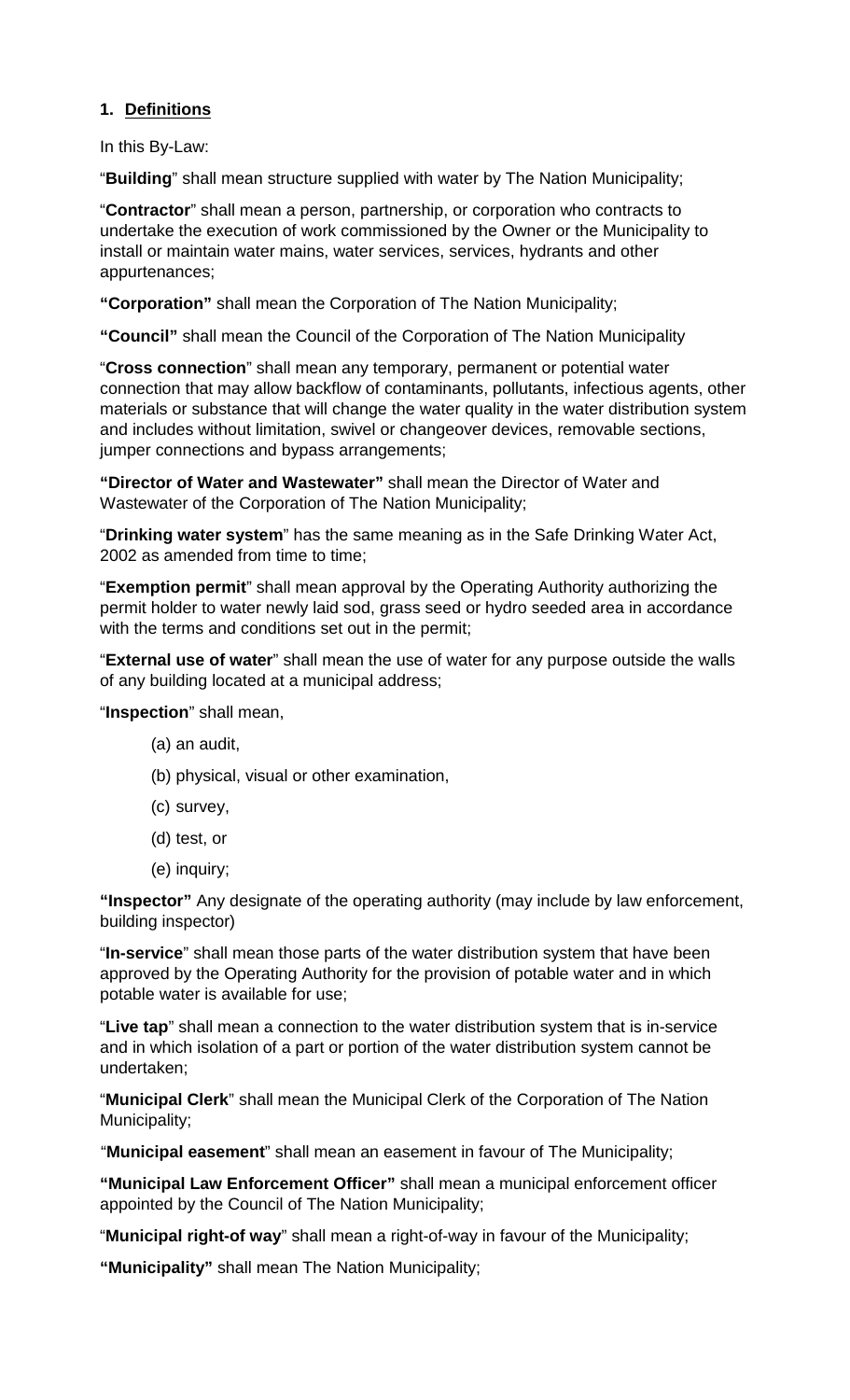"**Occupant**" shall mean any lessee, tenant, Owner, the agent of a lessee, tenant or Owner, or any person in possession of a premise;

"**Operating authority**" shall mean the municipal water and wastewater department;

"**Other charges**" shall mean those charges related to repairs, installations, services rendered, or other expenses, exclusive of charges included in water rates, frontage charges and sewage service rates, payable by the consumer as provided for in this bylaw or as directed by the Municipality Council;

"**Owner**" shall mean any person, including a corporation, who is the registered owner of the property under consideration including a trustee in whom land is vested, a committee of the estate, an executor, an administrator or a guardian. The obligations of the Owner under this by-law may not be transferred to a party which is not an Owner;

"**Permit holder**" shall mean the person to whom a Water Connection/Alteration Permit or exemption permit has been issued, or with whom an agreement has been signed, authorizing the installation, repair, renewal, removal or connection to the water distribution system in accordance with the terms and conditions of the permit or agreement;

"**Person**" shall mean an individual, association, partnership, corporation, municipality, Provincial or Federal agency, or any agent or employee thereof;

"**Plan of subdivision**" shall mean a plan approved by the Municipality that clearly outlines all details that are required to develop a parcel of land into a subdivision with individual parcels;

"**Potable water**" shall mean water that is fit for human consumption;

"**Private water main**" shall mean a pipe connected to a water main and installed on private property and from which more than one water service and/or hydrant lateral are connected;

"**Site plan**" shall mean a graphical plan of a proposed development illustrating all the features of the development including dwellings, commercial establishments, roads, and other public or private infrastructure that has been approved by the Municipality pursuant to the Planning Act;

"**Temporary water service"** shall mean:

- (a) a pipe installed from the water distribution system by the Municipality for a municipal project, and for a specified temporary period of time; or
- (b) a pipe installed with the permission of the Operating Authority for construction purposes;

**"Water Wasting"** shall mean let off or discharge water so that the water runs waste or useless out of the works; including the filling of pools, using municipal water to wash vehicles, driveways, exterior of house;

"**Water connection/alteration permit**" shall mean approval by the Municipality authorizing the permit holder to connect to the water distribution system in accordance with the terms and conditions set out in the permit;

**"Water distribution system**" shall mean the part of the Municipality's drinking water system that is used in the distribution, storage or supply of water up to and including the water shut-off valve, and is not part of a treatment system;

"**Water main**" shall mean every water pipe, except water services and portions of private water mains as herein defined, owned and operated by the Municipality;

"**Water rates**" shall mean rates and charges as defined in by-laws 54-2021 (being a bylaw to establish charges for the use of The Nation Municipality Water System by users in the Village of Limoges in The Nation, Limoges in Russell Township, Limoges Industrial Park, Brisson Project, Forest Park, Ben Tardiff Mobile Park and Le Baron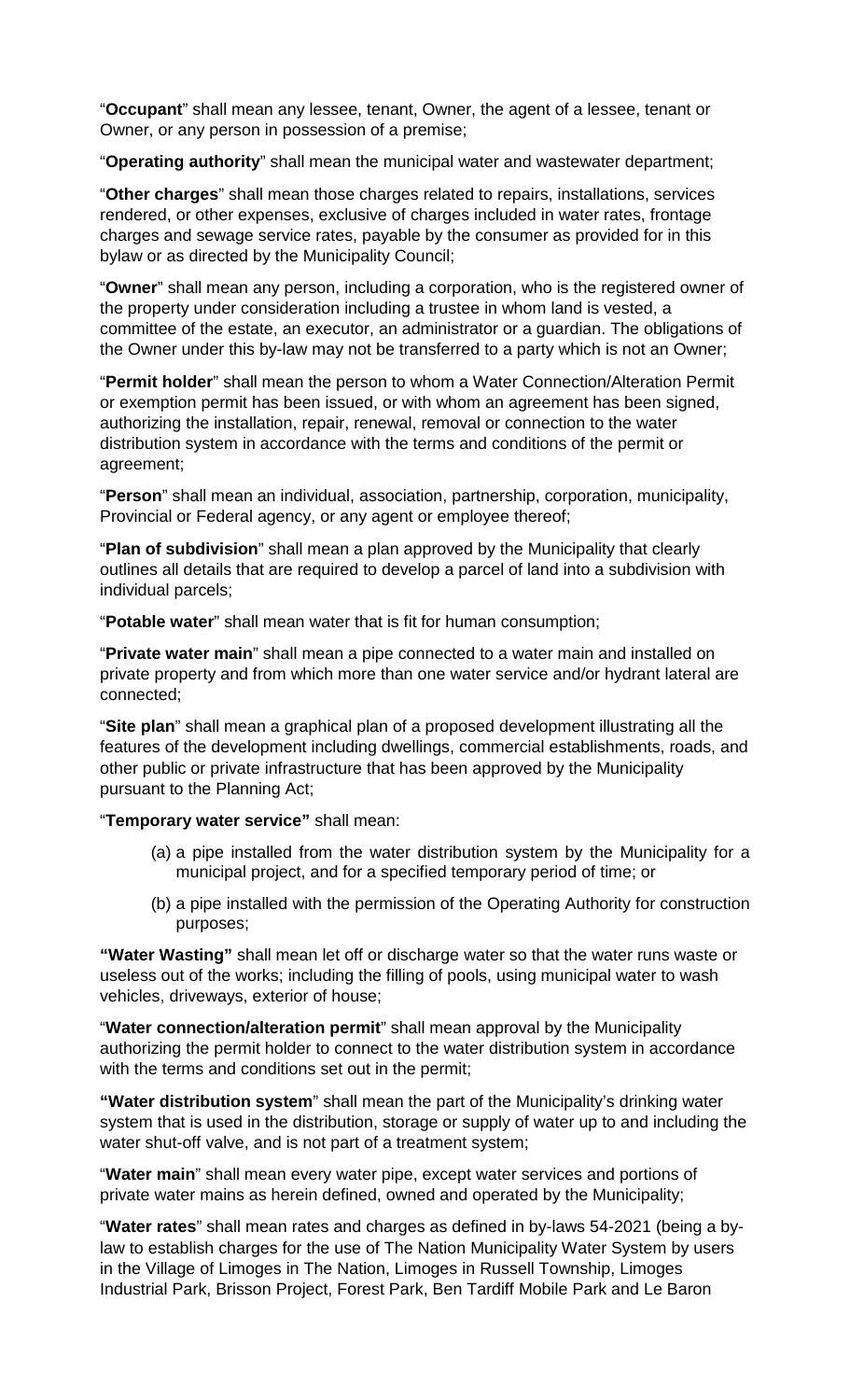Project) and 55-2021 (being a by-law to establish charges for the use of The Nation Municipality Water System by users in the Village of St-Isidore) as amended from time to time.

"**Water meter**" shall mean a device supplied by the Municipality to measure the quantity or rate of water flowing through a pipe that is used to supply a building;

**"Water service**" shall mean the portion of a water service pipe from the property line to the water meter location, or for a fire service to the inside of the exterior wall of a structure, i.e. an extension of a water service stub;

"**Water service stub**" shall mean the portion of a water service pipe from a water main to the water shut-off valve;

"**Water shut-off valve**" shall mean the valve on the water service or private main owned and used by the Municipality to shut off or turn on the water supply from the Municipality's water distribution system to any building;

"**Water valve**" shall mean the valve used to shut off or turn on the supply of water which forms part of the water distribution system;

"**Water use analysis**" shall mean the installation of a recording device to monitor the flow of water through a water meter over a given period of time;

#### <span id="page-5-1"></span><span id="page-5-0"></span>**2. Establishing or Altering a Water Service**

#### **2.1.Water Connection/Alteration Permit**

The Owner shall obtain a Water Connection / Alteration Permit prior to the installation, repair, renewal, removal, plugging, capping or disconnection of a private water main or a water service except where such a water connection has been specifically provided for and approved through the Municipality's Subdivision or Site Plan Approval process.

#### <span id="page-5-2"></span>**2.2.Requirements for permit**

Applicants for a Water Connection/Alteration Permit shall complete and submit the appropriate forms, provide the required drawings and information, and pay the stipulated fees or charges to the satisfaction of the Municipality. The installation or disconnection of a private water main or a water service shall not commence until a Water Connection/Alteration Permit is issued and all required payments have been received.

#### <span id="page-5-3"></span>**2.3.Process for permit**

Water Connection/Alteration Permit forms shall be available from the Building Department and are to be submitted to the Building Department along with any plans or drawings detailing the proposed connection, any other supporting information, and required fees.

The Operating Authority shall review the proposed alteration / connection and shall impose any condition that is deemed advisable and appropriate to ensure the integrity and safety of the water distribution system and the provision of potable water. Any conditions imposed will be identified in writing forming part of the approved permit and said conditions shall be complied with.

#### <span id="page-5-4"></span>**2.4.Extensions and connections**

Extensions of and connections to the Municipality's water distribution system shall only be permitted where they conform to the United Counties of Prescott and Russell Official Plan.

## <span id="page-5-5"></span>**2.5.Capital works**

New water service connections and water service installations made in association with a capital works project of the Municipality shall be subject to all of the permit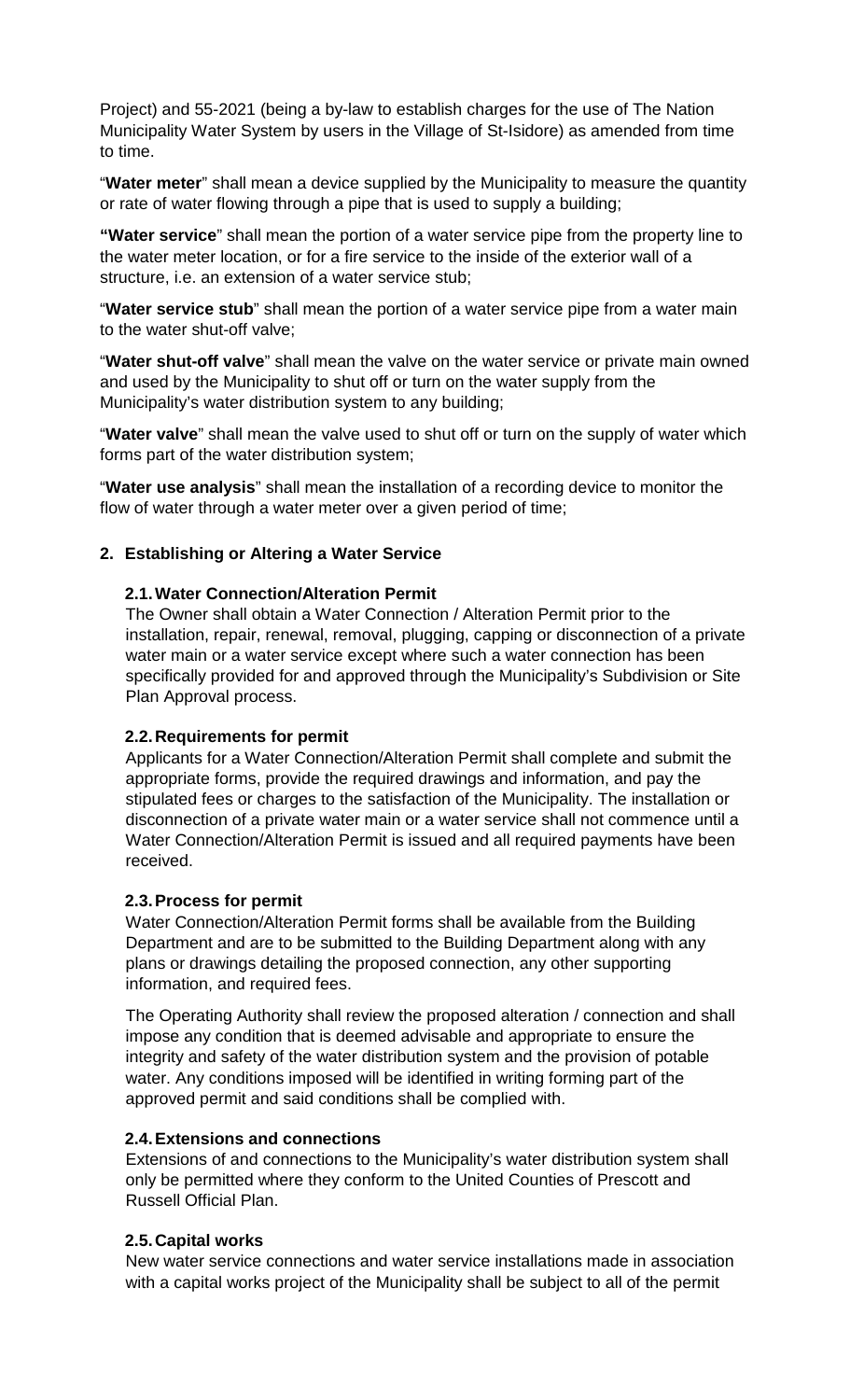requirements of this by-law and the capital costs charges, and fees set out in applicable by-laws.

## <span id="page-6-0"></span>**2.6.Installation – Municipality specifications**

All water service pipes and private water mains located within the Municipality property shall be constructed according to the Municipality's standards. All water service pipes and private water mains located on private property shall be constructed in accordance with the Ontario Building Code as revised from time to time and in accordance with good practices and shall be approved by the Chief Building Official. Where the Ontario Building Code is silent the Municipality's specifications shall applied and shall prevail.

## <span id="page-6-1"></span>**2.7.Installation inspection – by Municipality**

All water service pipes and appurtenances installed, including those required by a Municipal Subdivision, Site Plan or Development Agreement must be inspected by the Municipality.

## <span id="page-6-2"></span>**2.8.Installation – access for inspection**

The Municipality and persons authorized by the Municipality for inspection shall be, at all times, entitled to enter any premises for the purposes of examining pipes, connections and fixtures which are used in connection with the water service pipe and/or service main.

## <span id="page-6-3"></span>**2.9.Disconnection of service – permanent**

When an Owner permanently discontinues the use of a water service or private water main for water supply to a building or buildings the water service pipe or private water main must be disconnected at the water main, the water main plugged or capped and the curb box and rod removed at the Owner's expense. All work must be inspected by the operating authority.

## <span id="page-6-4"></span>**2.10. Opened loop systems – prohibited**

No owner or occupant shall use or cause to be used any type of open loop water system as part of any heating, air conditioning or refrigeration equipment.

## <span id="page-6-5"></span>**2.11. Hydraulic equipment connections – prohibited**

No owner or occupant shall connect or permit to be connected to any part of the water system any hydraulic motor, elevator or other type of appliance that operates in whole or in part using potable water.

## <span id="page-6-7"></span><span id="page-6-6"></span>**3. Cross Connections / Backflow Prevention**

## **3.1.Protection from contamination**

No person shall connect, cause to be connected or allow to remain connected to the plumbing system within a building or water distribution system any piping, fixture, fitting container or appliance in a manner which under any circumstances may allow water, waste water, non-potable water or any other liquid, chemical or substance to enter the plumbing system within a building or water distribution system. The means for protection from contamination shall be in accordance with the requirements of the Ontario Building Code Act, 1992, as amended from time to time.

There shall be no direct or indirect connection between water lines which are part of a private well and water lines which are part of the Corporation's water system(s). Failure to comply with this requirement shall result in immediate disconnection of the water supply from the Corporation and will also result in the penalty provisions of Section 9 of this By-law.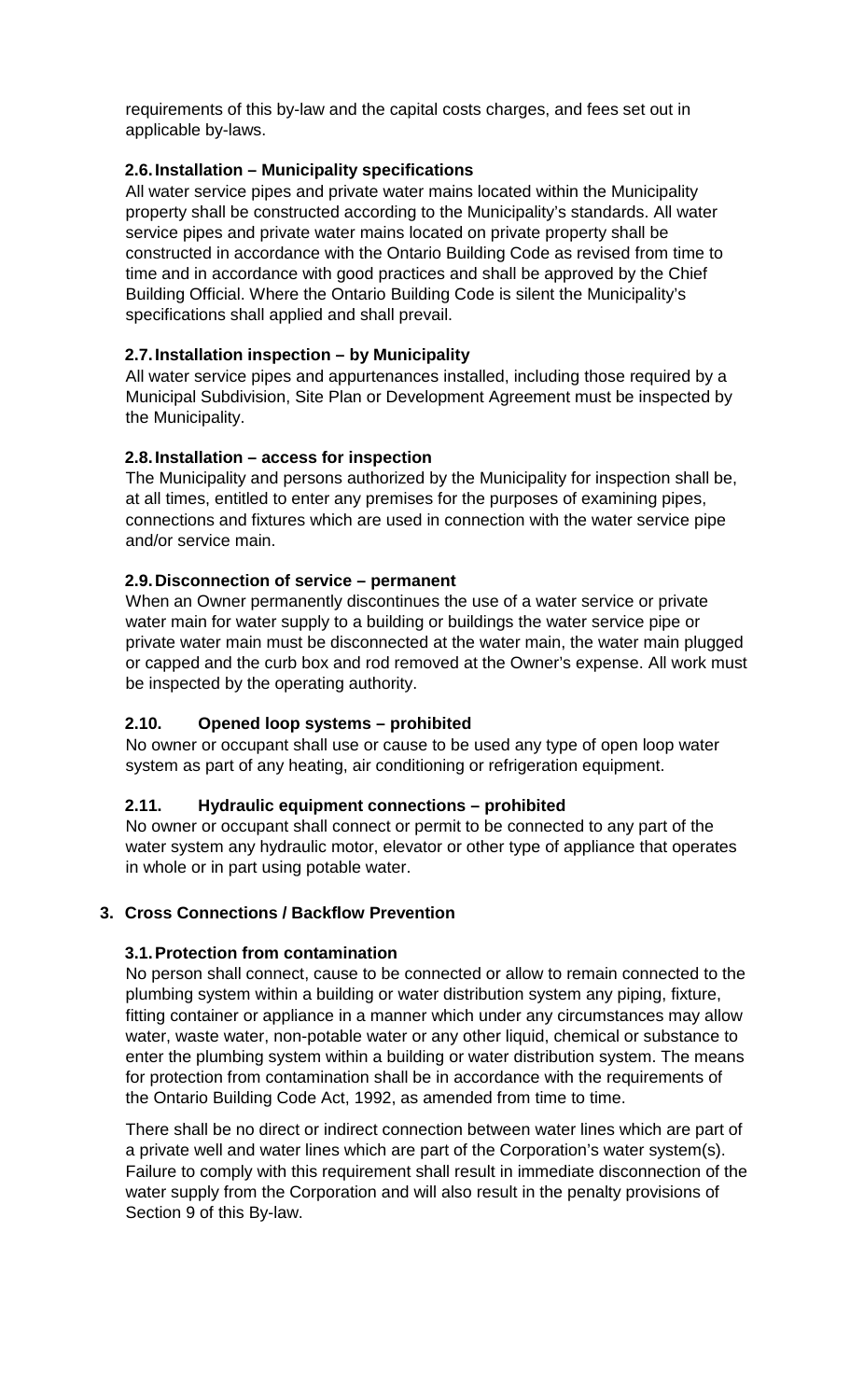## <span id="page-7-0"></span>**3.2.Inspection for cross-connections – access**

Any person authorized by the Municipality to conduct an inspection of any component of the drinking water system or its appurtenances, whether privately owned or not has free access at all reasonable times, and upon reasonable notice given in accordance with this By-law, to all parts of every building or other premises to which any water service pipe is supplied for the purpose of inspecting or repairing, or of altering or disconnecting any water service pipe, wire, rod or cross connection within or without the building.

## <span id="page-7-1"></span>**3.3.Order to install control device**

If a condition is found to exist which is contrary to Section 3.1 of this By-law, the Operating Authority shall immediately carry out an inspection and shall issue such order or orders to the Owner as may be required to obtain compliance with Section 3.1 of this By-law.

## <span id="page-7-2"></span>**3.4.Failure to install – notice – water shut-off**

If the Owner to whom the Municipality has issued notice pursuant to section 3.3, 3.5, 3.7, 3.8 or 3.9 fails to comply with that order or notice, the Operating

Authority, at its discretion, may;

- a) Give notice to the owner to correct the fault, at his/her expense, within a; Specified time period and, if the notice is not complied with, the Operating Authority may then shut off the water service or services; or
- b) Shut off the water service or services upon complying with the notice provisions in this by-law.

## <span id="page-7-3"></span>**3.5.Additional device on service**

Notwithstanding sections 3.1, 3.3 and 3.4 of this by-law, where a risk of possible contamination of the water distribution system exists in the opinion of the Operating Authority, an Owner shall, on notice from the Operating Authority, install on his/her water service pipe a cross connection control device, approved by the Operating Authority, in addition to any cross connection control devices installed in the Owner's water system at the source of potential contamination.

## <span id="page-7-4"></span>**3.6.Installation to required standards**

Cross connection control or backflow prevention devices, when required by the Municipality, shall be installed in accordance with the Ontario Building Code and "CAN/CSA-B64.10-94 Manual for the Selection, Installation, Maintenance and Field Testing of Backflow Prevention Devices", as amended from time to time.

## <span id="page-7-5"></span>**3.7.Inspection and testing – paid by Owner**

All backflow prevention devices shall be inspected and tested at the expense of the Owner, upon installation, and thereafter annually, or more often if required by the Operating Authority, by personnel approved by the Operating Authority to carry out such tests to demonstrate that the device is in good working condition. The Owner shall submit a report on a form approved be the Operating Authority or any or all tests performed on a cross connection control device within ten (10) days of a test, and a record card shall be displayed on or adjacent to the cross connection control device on which the tester shall record the address of the premises, the location, type, manufacturer, serial number and size of the device, and the test date, the tester's initials, the tester's name (if self-employed) or the name of his employer and the tester's license number.

## <span id="page-7-6"></span>**3.8.Failure to test device – notification – water shut-off**

If an Owner fails to have a cross connection control device tested, the Operating Authority may notify the Owner that the backflow prevention device must be tested within four (4) days of the Owner receiving the notice.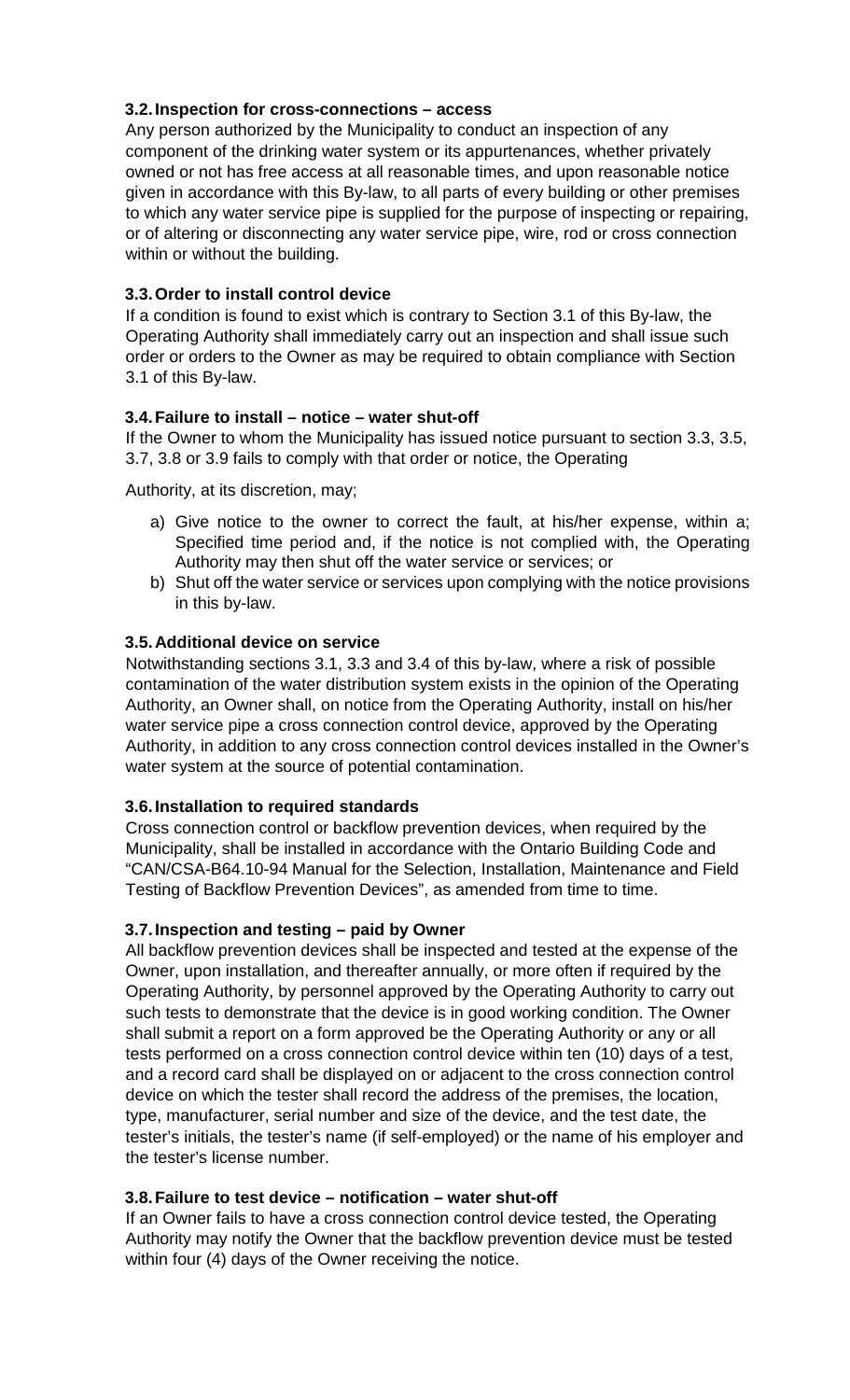## <span id="page-8-0"></span>**3.9.Repair – replacement – by Owner**

When the results of a test referred to in Section 3.7 of this by-law show that a cross connection control device is not in good working condition, the Owner shall provide written confirmation of the failure to the Operating Authority within twenty-four (24) hours of the test and make repairs or replace the device within four (4) days of the date of the test.

## <span id="page-8-1"></span>**3.10. Removal of device – permission by Municipality**

No person shall without the prior written approval of the Operating Authority remove any cross connection control or backflow prevention devices installed as a requirement of provincial legislation or by order under Section 3.3 notwithstanding the fact that the applicable provincial regulation has been rescinded.

## <span id="page-8-3"></span><span id="page-8-2"></span>**4. Inspection and access to property**

## **4.1.Inspection powers**

The Operating Authority or any person designated by it as inspector for purposes of this by-law may, at reasonable times enter onto any land or building on which the Municipality supplies drinking water for the following purposes:

- a) to install, inspect, repair, alter, or disconnect the service pipe or wire, machinery, equipment and other works used to supply drinking water to the building or land;
- b) to inspect, install, repair, replace or alter a water meter; or
- c) To determine if this by-law, an order, or condition to any permit is being complied with.

## <span id="page-8-4"></span>**4.2.Reduce supply of water**

For the purpose of carrying out an installation, inspection, repair, disconnection or other work the Municipality may shut off or reduce the supply of water to any building or land.

## <span id="page-8-5"></span>**4.3.Entry on land – discontinue supply**

If an owner discontinues the use of the water supply or the Municipality lawfully decides to cease the supplying water to any building or land, the operating authority may enter onto the premises:

- a) to shut off the supply of water
- b) to remove any property of the Municipality
- c) to determine whether the supply of water is being used lawfully

## <span id="page-8-6"></span>**4.4.Access to dwellings**

An inspector shall not enter a place being used as a dwelling unless:

- a) the consent of the occupier is first obtained, ensuring the occupier is first advised that entry may be denied and in such circumstance, entry can only occur thereafter under authority of a warrant;
- b) a warrant under section 158 of the Provincial Offences Act is obtained;
- c) the delay necessary to obtain a warrant or the consent of the occupier would result in the immediate danger to the health or safety of any person; or
- d) The entry is for the purpose of section 4.1 or 4.3 and the notice provisions of this by-law have been complied with.

## <span id="page-8-7"></span>**4.5. Entry on land – notice requirements**

Whenever an inspector exercises a power of entry pursuant to this By-law, the inspector shall:

a) provide reasonable notice of the proposed entry to the occupier of the land by personal service or prepaid mail or by posting the notice on the land in a conspicuous place for three consecutive days prior to entry;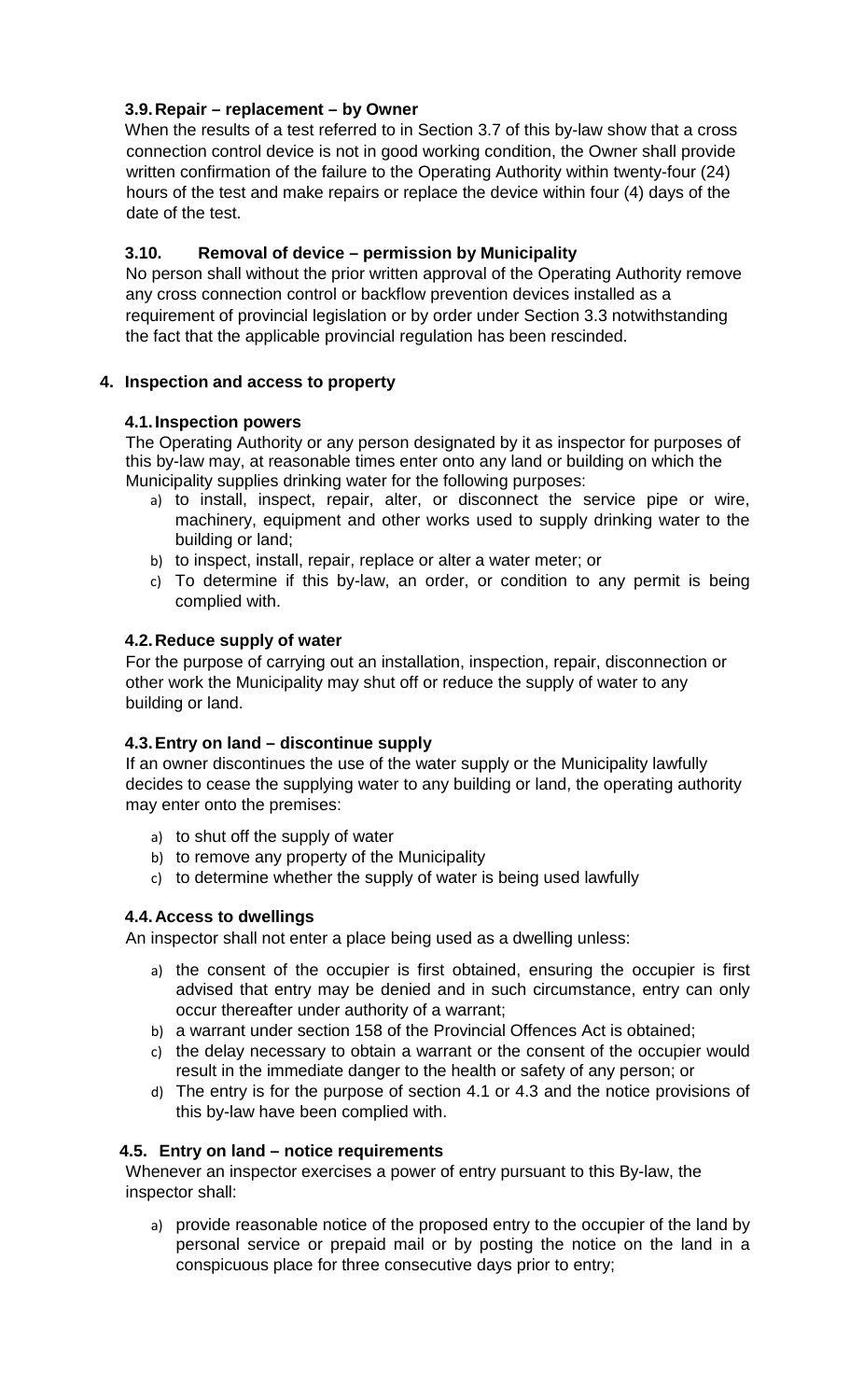- b) where the proposed entry is an inspection authorized by sections 4.1 or 4.3, the inspector must provide reasonable notice by means of personal service only;
- c) in so far as is practicable, restore the land to its original condition where any damage is caused by the inspection; and
- d) Provide compensation for any damage caused and not remedied.

## <span id="page-9-0"></span>**4.6.Municipality expenses**

All costs incurred by the Municipality to perform work required by this by-law shall be charged to the Owner of the property where such work is performed and shall be collected according to law, and until paid, such cost shall remain a lien on such property, and may also be collected in the like manner as taxes. The Municipality shall not be held responsible for the cost of restoration.

#### <span id="page-9-1"></span>**5. Water Meters**

## **Water meter installation, repair, maintenance and access**

**5.1** All water supplied by the Corporation through water service connected to the municipal water service shall pass through a meter supplied by the Corporation for use upon such premises, and the water rate charged shall be that fixed from time to time by the Corporation.

**5.2** All meters and related appurtenances shall be supplied and installed by persons authorized by the Corporation for that purpose.

**5.3** The Corporation's cost of supplying, relocating and installing water meters and related appurtenances shall be recovered as follows:

**5.3.1** The meter and the installation for the owners of Limoges in The Nation, Limoges in Russell, Forest Park, Ben Tardiff Mobile Home Park and Le Baron will be free of charge for owners who paid the maintenance fee for the year 2006 and prior. Where a maintenance fee has been paid for part of the year 2006 the meter and installation shall be prorated.

**5.3.2** For any owner who contributed more than one equivalent unit to the service for the year 2006 and prior shall receive the equivalency of rebate calculated in the same manner as the equivalency for a multiple units (e.g. 0.35 per additional meter and installation unit) as per Schedule "A".

**5.3.3** For any other owners who have been connected to Limoges in The Nation, Limoges in Russell, Forest Park, Ben Tardiff Mobile Home Park and Le Baron water service after January 1st, 2007, the meter and installation shall be paid by the property owner requesting such water service as set out in Schedule "A" attached to and forming part of this by-law.

**5.3.4** For any owner who shall be connected to the St Isidore water service after January 1st, 2007, the meter and installation shall be paid by the property owner requiring such water service as set out in Schedule "A" attached to and forming part of this by-law.

**5.3.5** If the meter is mechanically defective, the cost of repairs shall be paid by the Corporation, but if the meter is damaged by the carelessness or neglect of any person other than an employee or agent of the Corporation, the owner of the premises shall pay to the Corporation the cost of making the necessary repair to such meter.

**5.4** If a meter fails to register, the consumer will be charged a minimum consumption based upon the average consumption of the last three months or, if such data is unavailable , then the cost shall be pro-rated annually based on the previous year's fee.

**5.5** All water passing through a meter will be charged for, whether used or wasted.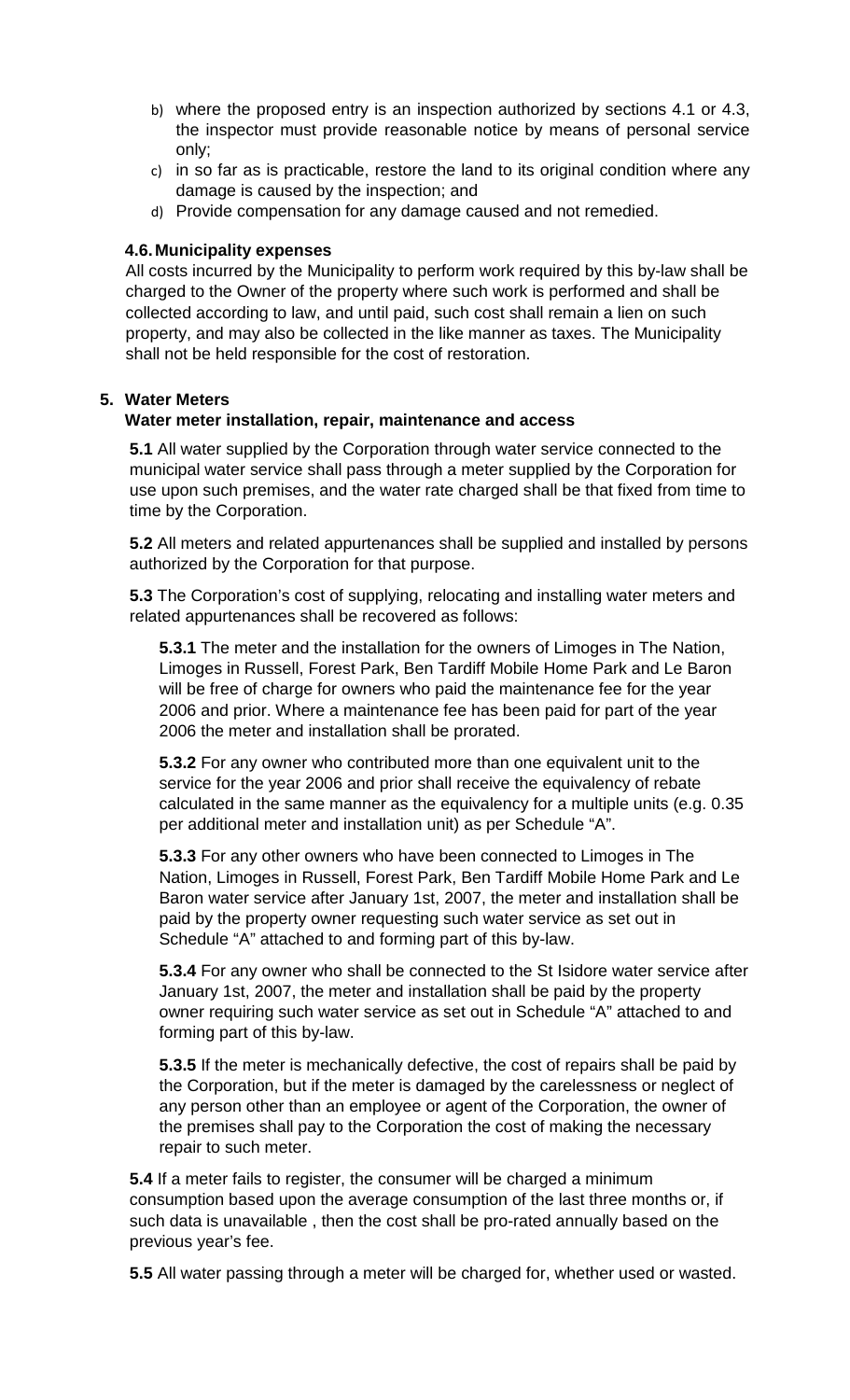**5.6** The owner of premises to be supplied with water agrees to provide convenient and safe space, free of charge or rent, for the Corporation's meter, pipes and other appliances on said premises, and further agrees that no one who is not a servant or agent of the Corporation or otherwise lawfully entitled to do so, shall be permitted to remove, inspect or tamper with any of the Corporation's said equipment.

#### **5.7**

**5.7.1** The owner of the premises to be supplied with water agrees to provide adequate heat in the premises to prevent frost damage to the meter. In the event that the owner is away from the premises for an extended period of time, the owner shall be required to notify the Corporation within fifteen (15) days of departure so the owner in consultation with the Corporation can take the proper precautions to prevent frost damage to the meter and water service connection, otherwise repairs will be at the owner's expense

**5.7.2** Where a meter cannot conveniently be placed inside a building, it shall be placed in a meter pit, the location and construction of which shall be discussed with the owner or occupant of the premises and shall be constructed in a manner approved by the Corporation, the cost of which shall be paid by the consumer.

#### **5.8**

**5.8.1** Upon written request from the consumer and payment of a deposit as set out in Schedule "A" of this By-Law, the Corporation will remove and test a meter. If the meter is found to register correctly or not to exceed a 3% discrepancy, the consumer's deposit shall be forfeited towards the cost of the test and any additional expense incurred in removing, testing and reinstalling the meter shall be paid for in full by the consumer requesting such test, plus the consumption undercharged of the previous three (3) months based on the water rate prior to the testing,

**5.8.2** If a meter, when tested, is found to register in excess of a 3% discrepancy in favor of the consumer, a refund will be made to the consumer of an amount equal to such excess percentage of the water rates paid for the previous three (3) months prior to the testing, plus the consumer's deposit for the test; provided, however, that no reduction shall be made to reduce the water rate for the previous three (3) months prior to the testing below the minimum water rate established by Council.

**5.9** No reduction shall be made as provided in section 5.8 if the owner or occupant of the building has not complied with any provisions of this by-law

**5.10** One (1) meter shall be placed in each single family residential, multi-family residential, commercial, industrial and institutional private water service that has a single connection to the Corporation's water works and the plumbing shall be so arranged that all water used on such premises shall pass through such meter and the owner of the premises shall be held liable for water charges.

**5.11** Any person authorized by the Corporation for the purpose of inquiring into the compliance with the provisions of this By-Law shall have free access to the premises at all reasonable times. Upon reasonable notice given and request made to the owner/occupant and lands to which municipal water is supplied, no person occupying or in charge or apparently in charge of such buildings or other premises or lands shall refuse access to such authorized person

**5.12** Every meter shall be placed in such location as the persons authorized by the Corporation shall direct. If possible, the water meter shall be installed in the basement of residential buildings, and shall be located immediately after the main shut-off valve on the owner's plumbing system, so as to ensure that all water supplied to the building passes through the meter. In the event that a building has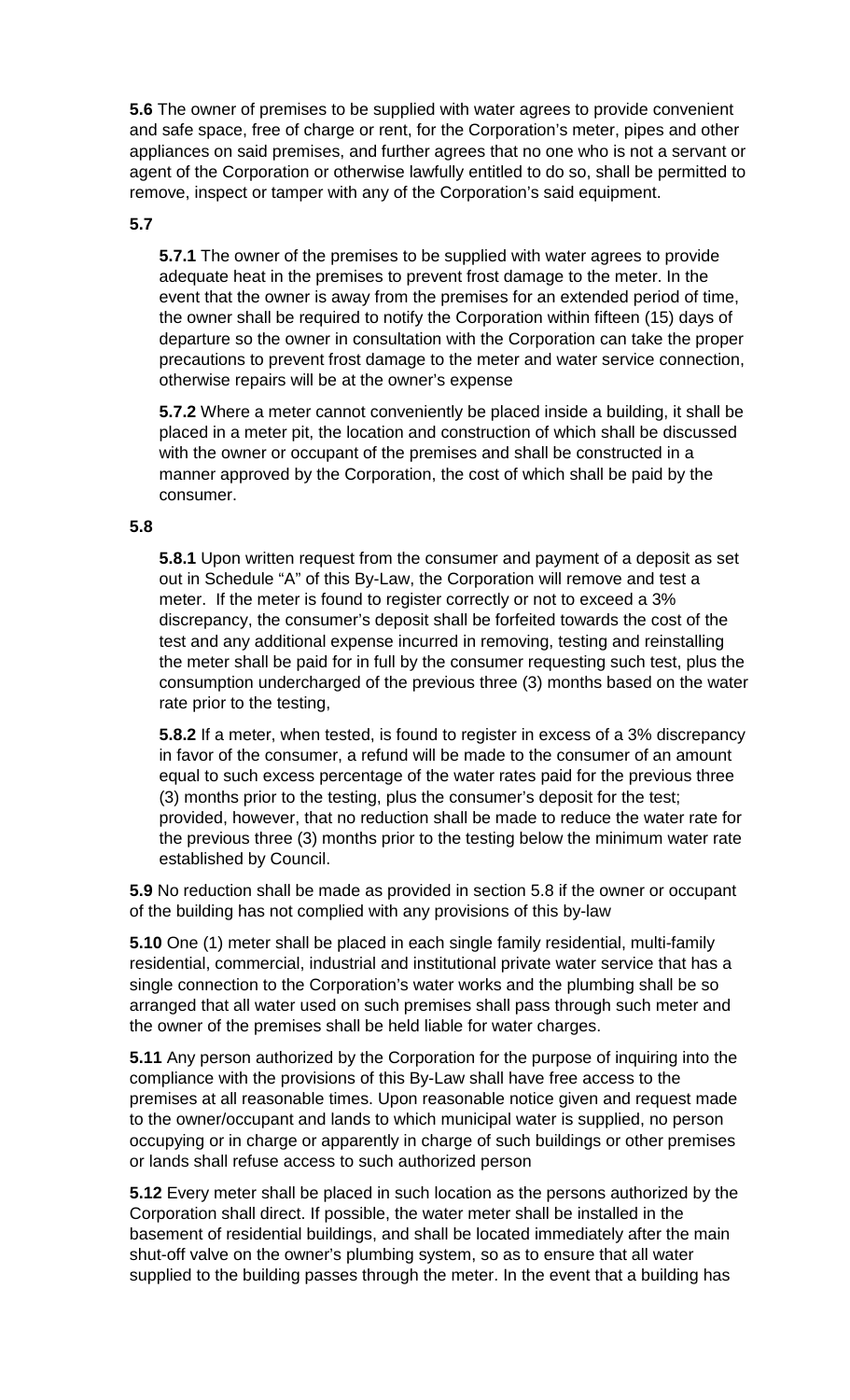no basement, the water meter shall be installed in another location in the building or in a meter pit as authorized by the Corporation.

**5.13** The location of a meter, once installed to the standards of the Corporation, shall not be changed by any person except by persons authorized by the Corporation.

**5.14** Where the meter is equipped with a remote read-out unit of any type and a discrepancy occurs between the reading at the register of the meter itself and the reading on the read-out device, the Corporation will consider the reading at the meter to be correct, and will adjust and correct the consumer's account accordingly.

**5.15** Any leak that may develop at the meter or its couplings must be reported immediately to the Corporation. The Corporation shall not be held responsible for any damages resulting from such leaks.

**5.16** The Corporation may enter into agreements with others to provide for the installation of water services or meters in any manner satisfactory to the Corporation.

**5.17** All sums charged for expenses incurred for the repair of meters, fixtures and all other appurtenances connected to the water service or for damage to same, as per section 5.3.5 shall be charged to the owner of the premises. If these charges remain unpaid they shall be collected in the same manner as municipal taxes.

**5.18** Any request for a reading of a meter prior to or after a regular reading schedule shall be subject to a fee as established by the fees and charges for municipal services.

**5.19** A consumer, for the purpose of payment for the supply of water, shall be deemed to be the owner of the premises and in the event of tenant or other occupant; the registered owner shall be liable for water rates and charges.

#### <span id="page-11-0"></span>**6. Operation and Maintenance of the Water Distribution System**

#### <span id="page-11-1"></span>**6.1. Maintenance of water service stub – Municipality**

The water service stub shall be maintained by the Municipality at the Municipality's expense from the water main to the property line.

<span id="page-11-2"></span>**6.2. Maintenance of service extension and private water main – Owner**  Any and all defects, including the breaking of a water service, private water main and meter pit shall be repaired by the Owner of the property being serviced. Should the Municipality become aware of any such defect, and upon written notification to the Owner, the said defect is not repaired within seven (7) days of the date of the notification or within such time as the Operating Authority may deem necessary, then the Municipality may turn off the water supply to the property.

#### <span id="page-11-3"></span>**6.3. Operation of water shut-off valve**

No person, other than persons authorized by the Operating Authority for that purpose shall be permitted to operate the water shut-off valve to any premises.

#### <span id="page-11-4"></span>**6.4. Access to water shut-off valves**

All water shut-off valves must be left clear and accessible at all times so that the water in the water service pipe and private water mains may be turned off or on as may be found necessary by the Operating Authority.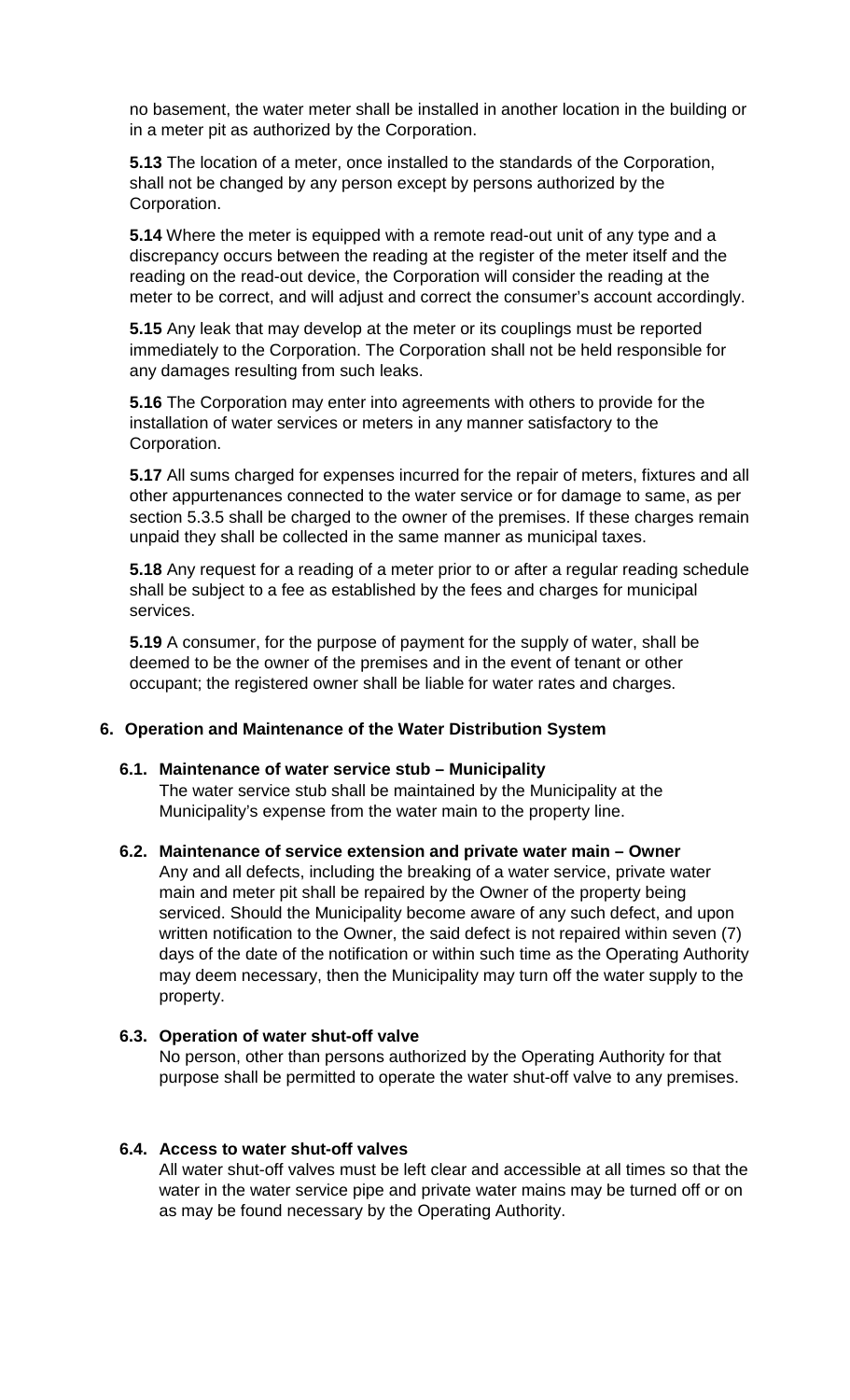## <span id="page-12-0"></span>**6.5. Responsibility for protection, water loss, damage**

All water service to and including the water meter shall be properly protected from frost and any other damage at the expense and risk of the Owner of the property being serviced. The Owner shall be responsible for the water loss occasioned by a leak in the water service and/or private main and the charge for such water loss shall be determined by the Operating Authority, shall be paid by the Owner upon demand by the Municipality, and the Municipality shall not be held responsible for any damages arising from such leakage.

## <span id="page-12-1"></span>**6.6. Responsibility – vacant and unheated premises**

Every meter shall be placed in such location as the persons authorized by the Corporation shall direct. If possible, the water meter shall be installed in the basement of residential buildings, and shall be located immediately after the main shut-off valve on the owner's plumbing system, so as to ensure that all water supplied to the building passes through the meter. In the event that a building has no basement, the water meter shall be installed in another location in the building or in a meter pit as authorized by the Corporation.

## <span id="page-12-2"></span>**6.7. Responsibility – water damage**

The owner of the premises to be supplied with water agrees to provide adequate heat in the premises to prevent frost damage to the meter. In the event that the owner is away from the premises for an extended period of time, the owner shall be required to notify the Corporation within fifteen (15) days of departure so the owner in consultation with the Corporation can take the proper precautions to prevent frost damage to the meter and water service connection, otherwise repairs will be at the owner's expense.

## <span id="page-12-3"></span>**6.8. Responsibility for frozen pipes – Owner**

Thawing out frozen water service stubs shall be the Owner's responsibility. Thawing out a frozen water service or private water mains shall be the Owner's responsibility. The Owner shall have no claim against the Municipality by reason of such work.

## <span id="page-12-4"></span>**6.9. Conditions on water supply**

The Municipality agrees to use reasonable diligence in providing a regular and uninterrupted supply and quality of water, but does not guarantee a constant service or the maintenance of unvaried pressure or quality or supply of water and is not liable for damages to the Owner or Occupant caused by the breaking of any water service pipe or attachment, or for the shutting off of water to repair or rehabilitate water mains or to tap water mains. Where planned work on the water distribution is contemplated the Operating Authority will make reasonable effort to provide two (2) days notices, delivered to the lands affected, of the intention to shut off the water, save and except for emergency shut downs.

## <span id="page-12-5"></span>**6.10.Unusual service demands**

Where an Owner requires a supply, a guaranteed supply or quality of water or water pressures beyond that provided by the water distribution system, the Owner is responsible for providing such services, devices or processes that satisfy their specific requirements.

## <span id="page-12-6"></span>**6.11.Unauthorized operation or interference – offence**

No person, other than persons authorized by the Operating Authority for that purpose shall open or close a water valve in the public water distribution system, or remove, tamper with or in any way interfere with any water shut-off valve, water meter, structure, water main or water service in the water distribution system, including private water mains, nor tap off or make any connection to a water main.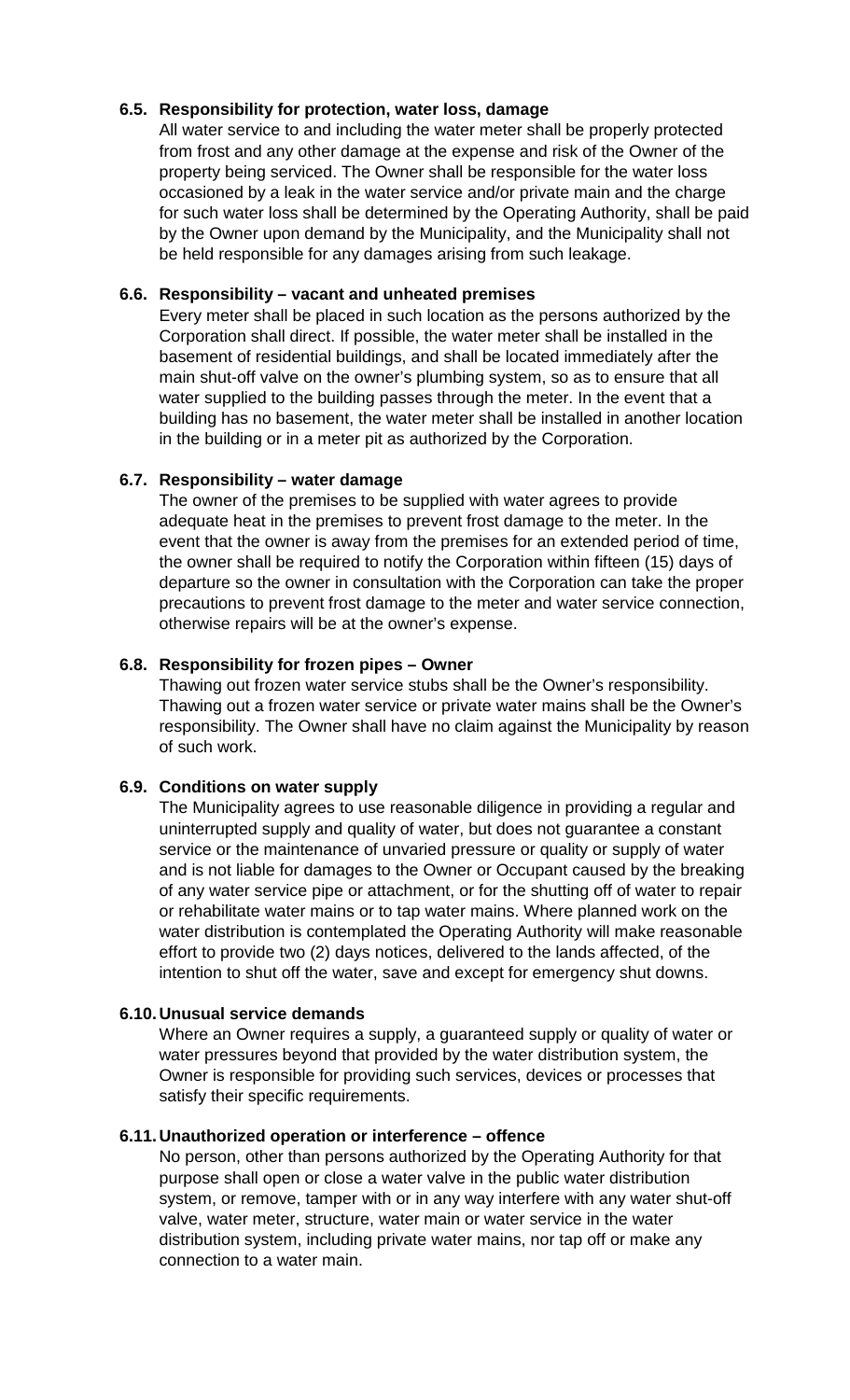## <span id="page-13-0"></span>**6.12.Work on the system**

The Municipality shall perform all work having to do with the Municipality's water distribution system and with the installation, repair, renewal, or removal of the Municipality's in-service water distribution system. The Operating Authority may delegate to any person the authority to perform work on the water distribution system, on conditions acceptable to the Operating Authority.

## <span id="page-13-1"></span>**6.13.Shut off – repair**

The Municipality shall have the right at any time and without notice to shut off the supply of water to any building if, in the opinion of the Operating Authority, the water service located on the property is not being properly maintained, develops a significant leak, or in any way compromises the integrity of the Municipality's water works, and not to restore service until such condition has been rectified to the satisfaction of the Operating Authority.

## <span id="page-13-2"></span>**6.14.Damage to water distribution system – offence**

No person shall break, damage, destroy, deface or tamper with, or cause or permit the breaking, damaging, destroying, defacing or tampering with any part of the water distribution system.

## <span id="page-13-4"></span><span id="page-13-3"></span>**7. External Use of Water**

## **7.1.Regulations – external use of water – May 1st – September 30 every year** The following restrictions on the use of water outside of any building are effective within all areas of the Municipality serviced by municipal water distribution system:

a) During the period **from May 1st to September 30th**, the external use of water is permitted:

**Monday, Wednesday, Friday between 7pm-10pm for persons located at even numbered buildings (address).**

**Tuesday, Thursday, Saturday between 7pm -10pm for persons located at odd numbered Buildings (address).**

## **No external use of water is permitted on Sundays.**

- b) The Mayor, Chief Administrative Officer and Director of Water and Wastewater for The Nation Municipality, in its sole and absolute discretion, is authorized to impose at any time any other water use regulation notice which it deems advisable to further limit the external use of water. This authority shall include, but is not limited to, the right to further limit the hours of external water use on permitted days and to ban completely the external use of water at any time.
- c) Notice of an additional water use regulation and the effective date thereof shall be given by the Operating Authority to all affected residents by bulk mail, posted on the municipal website and social media. The further regulations will take effect immediately following being posted on website and social media.
- d) Following the notice of an additional water use regulation, no person shall use water except in accordance with the provisions of such regulation.

## <span id="page-13-5"></span>**7.2.Exemptions**

a) Any person may, from a water source other than the municipal water distribution system, use water externally.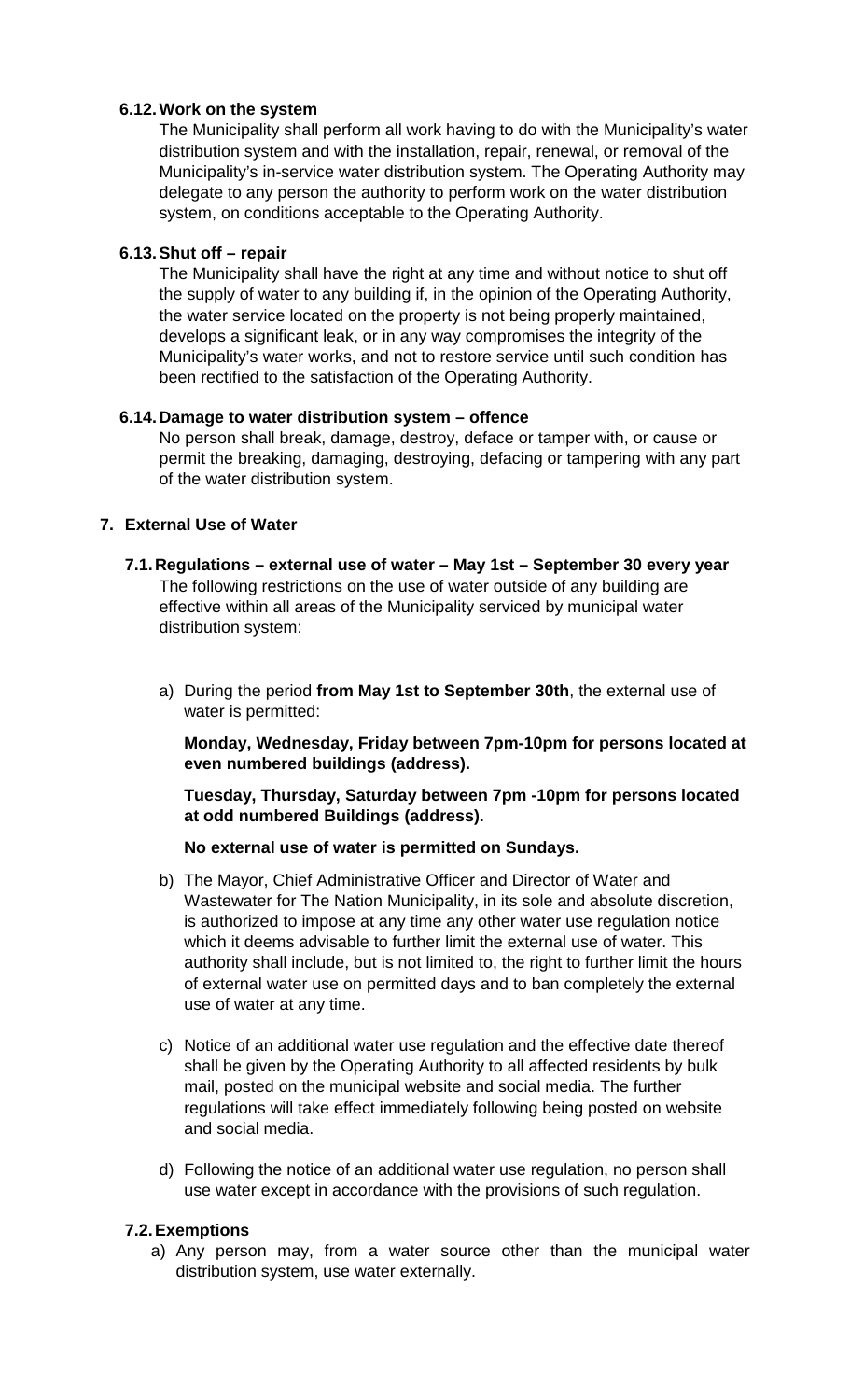- b) The Operating Authority may, in its sole discretion, exempt any property or portion thereof from Section 7.1 by issuing an exemption permit.
- c) Any exemption permit issued pursuant to section 7.2(b) shall be deemed to contain the following conditions:
	- i. New sod, grass seed, or hydro seeded areas may be watered using a sprinkler or other similar device between the hours of 7pm and 10 pm for seven (7) consecutive days commencing on the date specified in the exemption permit;
	- ii. New trees or shrubs may be watered by a hand held hose only between the hours of 7pm and 10pm for seven (7) consecutive days commencing on the date specified in the exemption permit;
	- iii. For circumstances where complying with section 7.1 would cause irreparable damage or impose undue hardship on a property owner the Operating Authority may issue an exemption permit to permit watering of any property between the hours of 7pm and 10pm for up to seven (7) consecutive days commencing on the date specified in the exemption permit;
	- iv. The exemption permit shall be posted in a conspicuous place on the property for which the exemption permit applies; and
	- v. No more than one (1) exemption permit may be issued per property per year.
- d) Notwithstanding any other provision of this by-law, the Operating Authority may permit up to two (2), seven (7) consecutive day extensions pursuant to section 7.2(c) (iii) per year, per property.

## <span id="page-14-1"></span><span id="page-14-0"></span>**8. Fire Hydrants**

## **8.1. Unauthorized operation of fire hydrant – offence**

No person, except for municipal personnel authorized under the *Safe Drinking Water Act, 2002*, is permitted to operate a fire hydrant.

## <span id="page-14-2"></span>**8.2. Responsibility for hydrant maintenance**

Any hydrant situated within the road allowance is the property of the Municipality and shall be maintained by it. Hydrants owned and paid for by any persons other than the Municipality shall be maintained by such persons.

## <span id="page-14-3"></span>**8.3. Tampering**

No person shall paint fire hydrants or tamper with the colour scheme of fire hydrants except with the permission of the Operating Authority.

## <span id="page-14-4"></span>**8.4. Access**

No person shall obstruct the free access to any fire hydrant or plant or place, or cause or permit to be planted or placed, vegetation or other objects within 3 metre corridor between the hydrant and the curb nor within a 1.5 metre radius beside or behind a hydrant except with the prior written authorization of the Operating Authority.

- a. A contractor that needs to take water from a fire hydrant in order to perform work in the municipality must contact the water operator in charge.
- b. The operator in Charge can allow usage of specific fire hydrant or refuse water taking.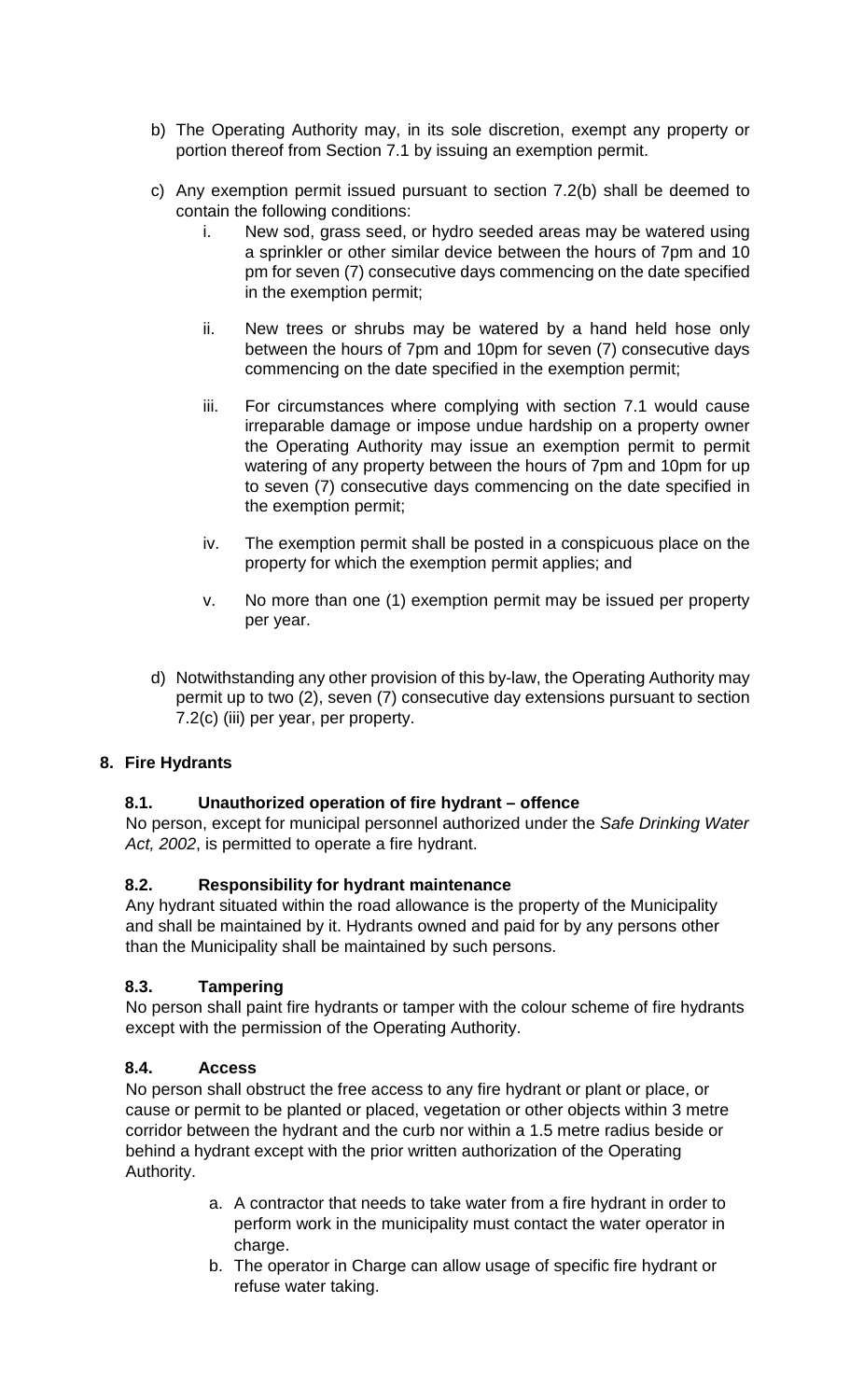- c. Backflow Prevention Assembly shall be required. Otherwise an air gap shall be maintained at all times.
- d. The cost for the connection shall be \$75.00 except for work done for the municipality
- e. The taking of water for fire hydrant shall be from 7 a.m. to 4 p.m. Monday to Friday.
- f. The hydrant shall be opened with a hydrant wrench to prevent damage, and the valve must be fully open. Hydrant damage will be charged to contractor operating the hydrant. It is a violation when equipment in disrepair causes water waste.
- g. Fire Hydrant shall not be operated to take water during winter, other than for the Fire Department.
- h. Any person involved in the unauthorized use of hydrant water will be charged for: the water taken, the costs incurred to investigate and correct the use, penalty fees, and other remedies authorized by law.

Hydrant use violation set fines are \$300.00.

## <span id="page-15-0"></span>**8.5. Private hydrants**

Private hydrants shall be maintained accessible at all times and in good operating condition by and at the expense of the Owner and shall be tested on a regular basis at the Owner's expense and in accordance with the Ontario Fire Code.

## <span id="page-15-1"></span>**8.6. Use of water from hydrants**

Except for water used for firefighting and those operations as authorized by the Operating Authority, any other use of a Municipality's fire hydrant for water supply is prohibited.

## <span id="page-15-2"></span>**8.7. Improper use of water from fire service – offence**

Any water supplied or made available for any land or building for purpose of protection of property or persons from fire or for preventing fires or the spreading of fires shall not be used for any other purpose.

## <span id="page-15-3"></span>**9. Offences and Penalties**

Every person who contravenes any provisions of this bylaw is guilty of an offence and upon conviction is liable to a fine as provided for by the Provincial Offences Act, R.S.O.1990, Chapter P.33, as amended

Any person convicted of a breach of any of the provisions of this By-Law shall forfeit and pay, at the discretion of the convicting magistrate, a penalty not exceeding (exclusive of costs) the sum of five thousand dollars (\$5,000.00) for each offence and not less than three hundred dollars (\$300.00) for each offence, recoverable under the Provincial Offences Act for the Province of Ontario.

## Every person is guilty of an offence who:

- a. willfully hinders or interrupts, or causes to be hindered, or procures, or interrupts the Corporation or any of its officers, contractors, agents, servants or workman, in the exercise of any of the power conferred by the *Municipal Act, 2001, as amended;*
- b. willfully wastes water;
- c. being a tenant, occupant, lessee, owner, the agent of a lessee, or any person in possession of any house, building or other premises supplied with water from the water works, improperly wastes water or, without the consent of the Corporation,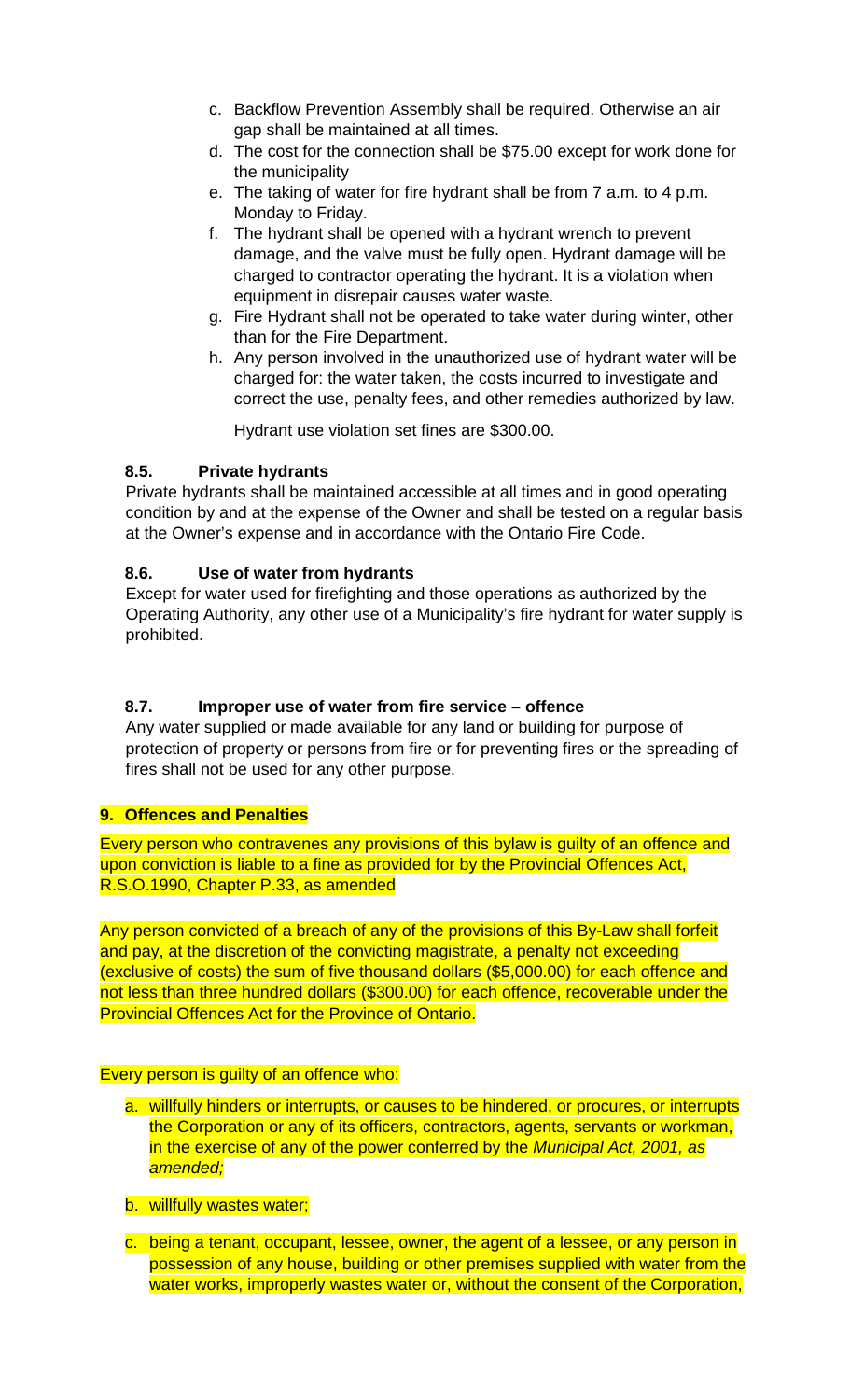lends, sells or disposes of water, gives it away, permits it to be taken or carried away, uses or applies it to the use or benefit of another, or to any use and benefit other than his own;

- d. without lawful authority willfully opens or closes any valve or hydrant, or obstructs the free access to any hydrant, shut off valve, valve chamber or pipe by placing on it any building material, rubbish or other obstruction;
- e. throws or deposits any unsafe substance into the water or waterworks, or in any other way fouls the water or commits any willful damage or injury to the works, pipes or water, or encourages the same to be done;
- f. willfully alters any meter placed upon any service pipe or connected
- g. lays or causes to be laid any pipe or main to connect with any pipe or main of the Corporation's water works, or in any way obtains or uses the water without the consent of the Corporation;
- h. Wilfully refuses to install a water meter;
- <span id="page-16-0"></span>**10.** In addition to other sanctions and remedies provided in this By-Law, the Corporation may turn off or restrict the supply of water to any consumer where such consumer has violated any of the provisions of this By-Law, and may refuse to restore normal service until the violation complained of has been terminated or remedied. The Corporation will not be liable for any damage to property or injury to person by reason of shut-off of water supply.
- <span id="page-16-1"></span>**11.** The requirements of this By-Law are severable. If any requirements of this By-Law are held invalid, the application of such requirements to other circumstances and the remainder of the By-Law shall be valid and shall remain in force.
- <span id="page-16-2"></span>**12.** Where any inconsistency exists within this By-Law and any other By-Law of The Nation Municipality the provision(s) of the By-Law imposing a greater requirement, regulation, fee or enforcement and penalty provision shall apply and prevail.
- <span id="page-16-3"></span>**13.** That the following by-laws be repealed:
	- i. **By law No. 63-2020**, water usage
	- ii. **By-law No. 117-2016**, Installation repair maintenance and access to water meter amending 26-2008
- iii. **By-law No. 26-2008,** Nation water meters 2008-129 addendum water meters
- iv. **By-law No. 63-2002**, water consumption usage and amendment

**14**. This By-law shall be effective the date of its adoption.

**Read a first, second and duly passed upon the third reading on this 14th day of June, 2021.**

\_\_\_\_\_\_\_\_\_\_\_\_\_\_\_\_\_\_\_\_\_\_\_\_\_\_\_ \_\_\_\_\_\_\_\_\_\_\_\_\_\_\_\_\_\_\_\_\_\_\_\_\_\_\_ François St-Amour, Mayor **International Standard**, CAO-Clerk **SFAL**